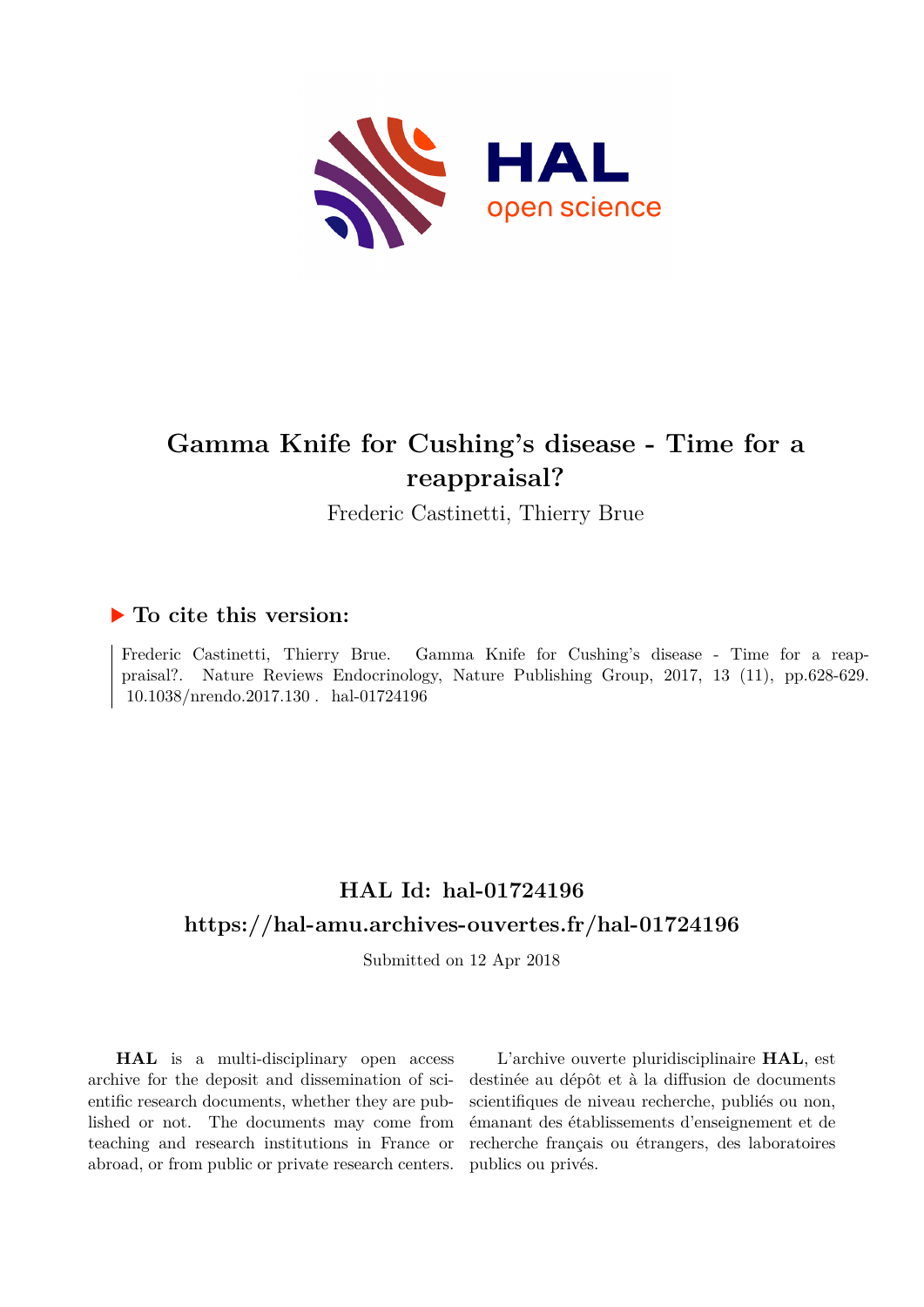# Gamma Knife for Cushing disease time for a reappraisal?

### *Frederic Castinetti and Thierry Brue*

The first large-scale, multicentric analysis of long-term results with Gamma Knife (Elekta) radiosurgery in the therapeutically challenging area of Cushing disease shows that, in selected patients, this radiation technique enables hormonal control to be achieved in most patients with relatively few adverse effects but with a significant risk of disease recurrence.

*Refers to* Mehta, G. U. *et al.* Stereotactic radiosurgery for Cushing's disease: results of an international, multicenter study. *J. Clin. Endocrinol. Metab.* <http://dx.doi.org/10.1210/jc.2017-01385> (2017)

The treatment of Cushing disease remains one of the most difficult tasks for endocrinologists dealing with pituitary diseases, mainly because corticotroph pituitary adenomas do not behave like other secreting pituitary tumours. Long-term recurrence of Cushing disease after trans-sphenoidal surgery is close to 20% (even in patients with the best prognostic factors), much higher than the recurrence rate in patients with acromegaly or prolactinomas<sup>1</sup>. Despite the fact that trans-sphenoidal surgery is still the first-line treatment for Cushing disease, further studies are needed to determine the most effective therapeutic options when the disease reoccurs. Medical treatments aimed at normalizing cortisol levels all have the same limitation; namely, that they cannot cure the patients. These treatments, each with their own specific adverse effects and costs, are rarely maintained long term in patients who are diagnosed, on average, in the fourth decade of life2 . Bilateral adrenalectomy is obviously a curative option for hypercortisolism and has a minimal risk of endocrine recurrence<sup>3</sup>; however, the *primum non nocere* precept should be kept in mind as bilateral adrenalectomy per se will replace one disease with another harmful one (that is, adrenal insufficiency)<sup>4</sup>. Over the past 25 years, radiation techniques have improved through better accuracy in target definition, enabling increased efficacy with fewer adverse effects. However, use of these techniques remains a matter of controversy precisely because of the fear of long-term adverse effects.

Gamma Knife (Elekta) surgery (GKS) is one of these radiosurgical techniques. GKS aims to accurately deliver a high dose of radiation in a single session to progressively destroy the lesion. Up to now, only singlecentre studies have reported on the efficacy of GKS in Cushing disease. We observed that 9of 18 patients with Cushing disease treated in our centre achieved remission after a mean period of 28 months<sup>5</sup>. Interestingly, two of these nine patients presented with disease recurrence during long-term follow-up; however, as with other studies, the low number of patients compromised generalizability of the results. It is precisely this limitation that makes the recently published study by Mehta and colleagues of particular interest<sup>6</sup>. Their study is indeed the first multicentre, international study aimed at defining the efficacy and endocrine adverse effects of GKS in patients with Cushing disease.

Briefly, of 278 patients, cumulative control of hypercortisolism was obtained in 80% at the 10-year follow-up. The results should, however, be tempered by the fact that in 11% of these patients symptoms were controlled by medical treatments at the last follow-up (although they were not controlled by the same medical treatment before GKS), and a recurrence rate of 18% was observed on a long-term basis. GKS thus enabled cure in 50% of the 278 patients treated after a mean follow-up of 5 years. The time to achieve remission was shorter than that usually expected (14.5 months). This fairly short time

to obtain maximal efficacy should challenge commonly accepted ideas (which are based on conventional radiotherapy) regarding the prolonged period of time needed to obtain maximal efficacy with radiation techniques. Of note, recurrences were observed in almost 20% of patients after GKS. This finding shows that, in contrast to conventional radiotherapy, definitive control of hypercortisolism is not guaranteed when remission is obtained with GKS; long-term follow-up is mandatory to screen for recurrences (median time to recurrence in the study by Mehta *et al.* was  $38 \pm 44$  months). The recurrence rate might also have slightly biased the overall efficacy of the procedure, as the mean follow-up was 5 years and some patients presented with disease recurrence after a longer period of time.

Another point of importance is radiation-induced adverse effects. Mehta and colleagues observed new endocrine deficits (hypopituitarism) and cranial neuropathy in their cohort (at rates of 25% and 3%, respectively). The rate of induced pituitary deficiency is in keeping with previous studies; the risk increases with time after the procedure and a cautious follow-up should thus be maintained on a long-term basis. By contrast, the rate of cranial neuropathy was greater than expected. Of note, and as mentioned by the authors, 16 patients had received previous radiotherapy, which was shown to be a